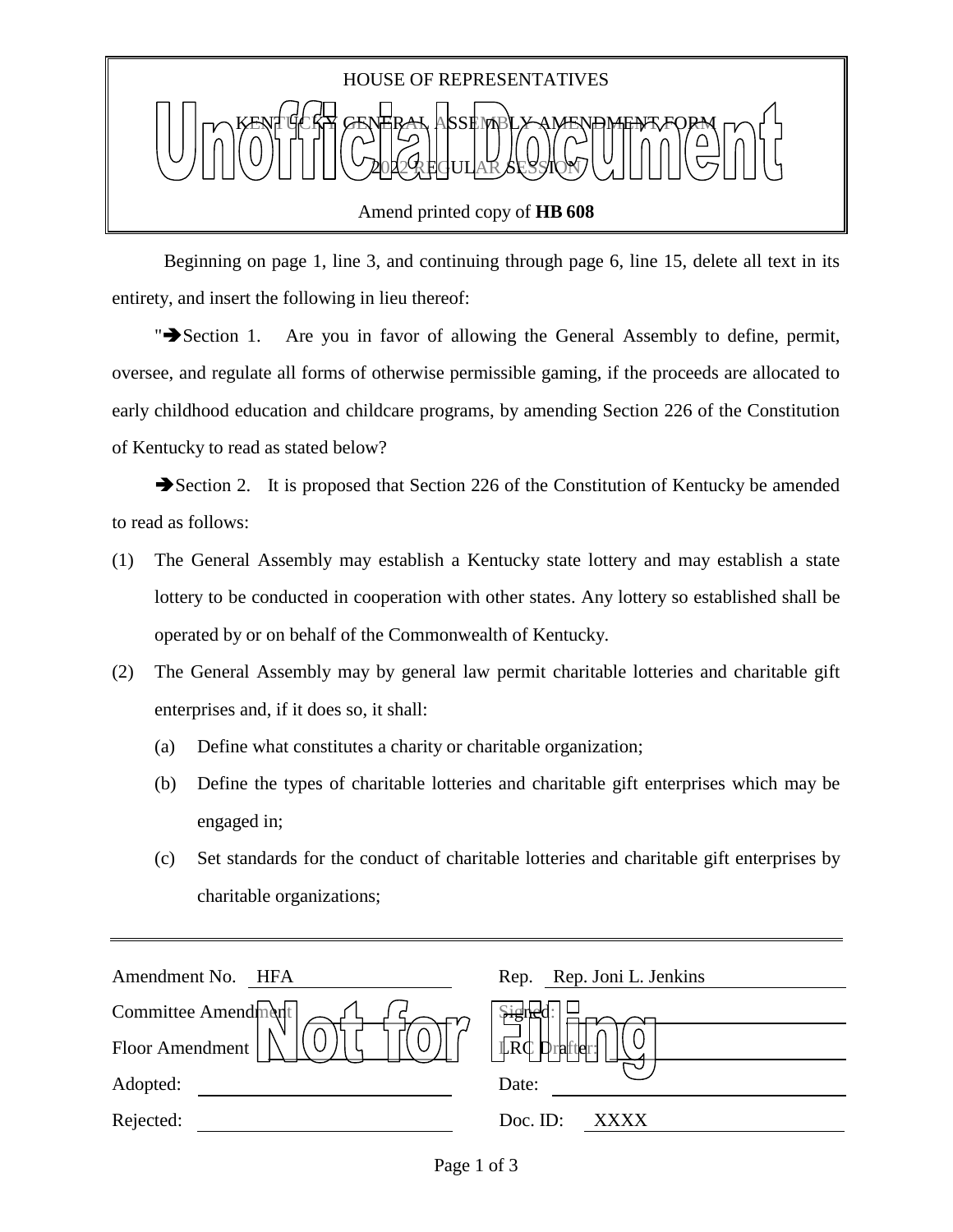

- (d) Provide for means of accounting for the amount of money raised by lotteries and gift enterprises and for assuring its expenditure only for charitable purposes;
- (e) Provide suitable penalties for violation of statutes relating to charitable lotteries and charitable gift enterprises; and
- (f) Pass whatever other general laws the General Assembly deems necessary to assure the proper functioning, honesty, and integrity of charitable lotteries and charitable gift enterprises, and the charitable purposes for which the funds are expended.
- *(3) The General Assembly may by general law define, permit, oversee, and regulate all forms of otherwise permissible gaming and, if it does so, it shall:*
	- *(a) Provide for the oversight and control of gaming by an administrative body funded by license fees and taxes levied on gaming; and*
	- *(b) Allocate one hundred percent of the proceeds generated from licensing fees and taxation of gaming in excess of the amount required by paragraph (a) of this subsection to early childhood education and childcare programs.*
- *(4)*[(3)] Except as provided in this section, lotteries and gift enterprises are forbidden, and no privileges shall be granted for such purposes, and none shall be exercised, and no schemes for similar purposes shall be allowed. The General Assembly shall enforce this section by proper penalties. All lottery privileges or charters heretofore granted are revoked.

Section 3. This amendment shall be submitted to the voters of the Commonwealth for their ratification or rejection at the time and in the manner provided for under Sections 256 and 257 of the Constitution, KRS 118.415, and Sections 4 and 5 of this Act.

Section 4. Notwithstanding any language in KRS 118.415 to the contrary, the Secretary of State shall cause the entirety of the question in Section 1 of this Act and the entirety of the proposed amendment to the Constitution of Kentucky contained in Section 2 of this Act to be published at least one time in a newspaper of general circulation published in this state, and shall